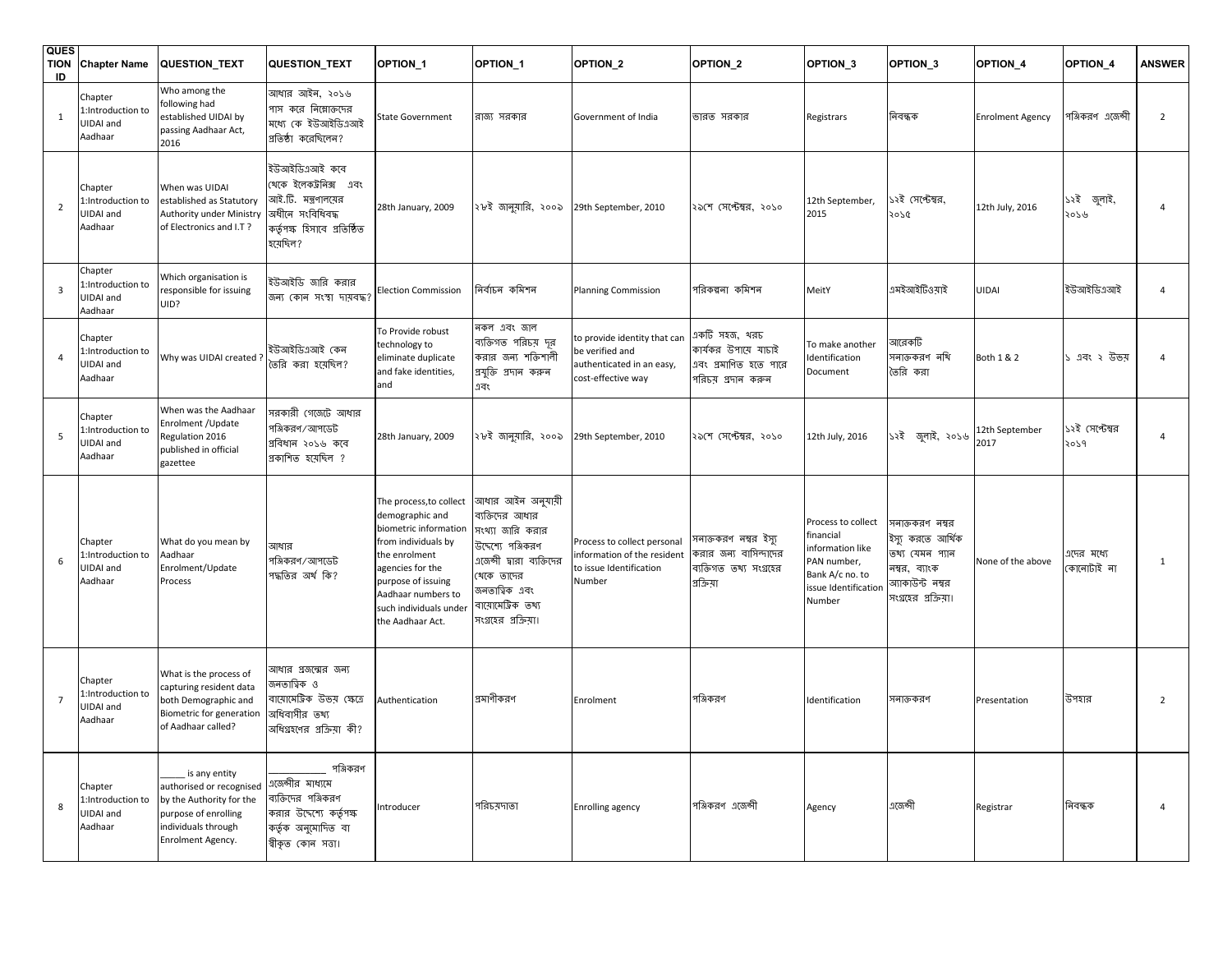| <b>QUES</b><br>ID | <b>TION</b> Chapter Name                             | <b>QUESTION TEXT</b>                                                                                                                                     | QUESTION_TEXT                                                                                                                                               | OPTION_1                  | OPTION_1         | OPTION_2                    | OPTION_2             | OPTION_3                               | OPTION_3                            | <b>OPTION 4</b>         | OPTION_4         | <b>ANSWER</b>  |
|-------------------|------------------------------------------------------|----------------------------------------------------------------------------------------------------------------------------------------------------------|-------------------------------------------------------------------------------------------------------------------------------------------------------------|---------------------------|------------------|-----------------------------|----------------------|----------------------------------------|-------------------------------------|-------------------------|------------------|----------------|
| $\overline{9}$    | Chapter<br>:Introduction to<br>UIDAI and<br>Aadhaar  | is any entity<br>engaged by the Registrar<br>for the purpose of<br>enrolling<br>individuals.                                                             | ব্যক্তিদের<br>পঞ্জিকরণ করার উদ্দেশ্যে<br>রেজিস্ট্রার কর্তৃক নিযুক্ত<br>কোন সত্তা।                                                                           | ntroducer                 | পরিচ্মদাতা       | <b>Enrolment Agency</b>     | পঞ্জিকরণ এজেন্সী     | Supervisor/Operat  সুপারভাইজার /       | অপারেটর                             | Registrar               | নিবন্ধক          | $\overline{2}$ |
| 10                | Chapter<br>:Introduction to<br>UIDAI and<br>Aadhaar  | The Verifier/Certifier is<br>the personnel appointed<br>by ____________ for<br>verification of<br>documents at enrolment<br>centres.                     | পঞ্জিকরন কেন্দ্রে দস্তাবেজ<br>প্রতিপাদনের জন্য<br>যাচনদার / সার্টিফাইয়ার<br>কৰ্তৃক নিযুক্ত কৰ্মিবৃন্দ।                                                     | Operator                  | অপারেটর          | Introducer                  | পরিচয়দাতা           | Registrars                             | নিবন্ধক                             | Enrolling agency        | পঞ্জিকরণ এজেন্সী | 3              |
| 11                | Chapter<br>I:Introduction to<br>JIDAI and<br>Aadhaar | is the place<br>where the Aadhaar<br>Enrolment/Update is<br>conducted by Certified<br>Operator/Supervisor                                                | ্ ওই স্থান<br>যেথানে আধার<br>নামকরণ/আপডেট<br>সার্টিফাইড<br>অপারেটর/সুপারভাইজার<br>দ্বারা পরিচালিত হয়।                                                      | <b>Enrolment Center</b>   | পঞ্জিকরণ কেন্দ্র | Exam Center                 | পরীক্ষার কেন্দ্র     | Hospital                               | হাসপাতাল                            | School                  | স্কুল            | $\mathbf{1}$   |
| 12                | Chapter<br>:Introduction to<br>JIDAI and<br>Aadhaar  | is a certified<br>personnel employed by<br><b>Enrolment Agencies to</b><br>execute the process of<br>enrolment / update at<br>the enrolment centers      | পঞ্জিকরণ<br>কেন্দ্রে পঞ্জিকরণ/আপডেট<br>প্রক্রিয়া চালানোর জন্য<br>পঞ্জিকরণ কেন্দ্র কর্তৃক<br>নিযুক্ত একজন সার্টিফাইড<br>কৰ্মী।                              | <b>Enrolment Operator</b> | পঞ্জিকরণ অপারেটর | <b>Enrolment Supervisor</b> | পঞ্জিকরন সুপারভাইজার | Introducer                             | পরিচয়দাতা                          | Both 1 & 2              | ১ এবং ২ উভয়     | $\overline{2}$ |
| 13                | Chapter<br>:Introduction to<br>UIDAI and<br>Aadhaar  | Who among the<br>following ensures that<br>only trained and<br>certified persons handle<br>the enrolment/update<br>process?                              | নিম্নলিখিতদের মধ্যে কে<br>নিশ্চিত করে যে শুধুমাত্র<br>প্রশিক্ষণপ্রাপ্ত এবং<br>সার্টিফাইড ব্যক্তিরা<br>পঞ্জিকরণ/আপডেট<br>প্রক্রিয়া পরিচালনা করে?            | UIDAI                     | ইউআইডিএআই        | Operator                    | অপারেটর              | Supervisor                             | সুপারভাইজার                         | <b>Enrolment Agency</b> | পঞ্জিকরণ এজেন্সী | 4              |
| 14                | Chapter<br>:Introduction to<br>UIDAI and<br>Aadhaar  | $\_$ is<br>responsible to conduct<br>the Certification exam<br>for the role of<br>Operator/Supervisor                                                    | অ <mark>পারেটর</mark> ⁄ সুপারভাইজারের<br>ভূমিকার জন্য<br>সার্টিফিকেশন পরীক্ষা<br>পরিচালনার জন্য<br>দায়বদ্ধ থাকবে।                                          |                           |                  | <b>Enrolment Agency</b>     | পঞ্জিকরণ এজেন্সী     | Testing and<br>Certification<br>Agency | পরীক্ষা এবং<br>সার্টিফিকেশন এজেন্সি | Registrar               | নিবন্ধক          | 3              |
| 15                | Chapter<br>:Introduction to<br>UIDAI and<br>Aadhaar  | is a person<br>registered with the<br>Registrar and Authority<br>who confirms the<br>identity of a person who<br>does not have any valid<br>POI and POA. | রেজিস্ট্রার<br>এবং কর্তৃপক্ষের সাথে<br>নিবন্ধভুক্ত একজন ব্যক্তি<br>যিনি এমন ব্যক্তির<br>পরিচয় অনুমোদন করেন<br>যার কাছে কোনো বৈধ<br>পিওআই এবং পিওআর<br>লেই। |                           |                  | Introducer                  | পরিচয়দাতা           | <b>Enrolling agency</b>                | পঞ্জিকরণ এজেন্সী                    | Agency                  | এজেন্সী          | $\overline{2}$ |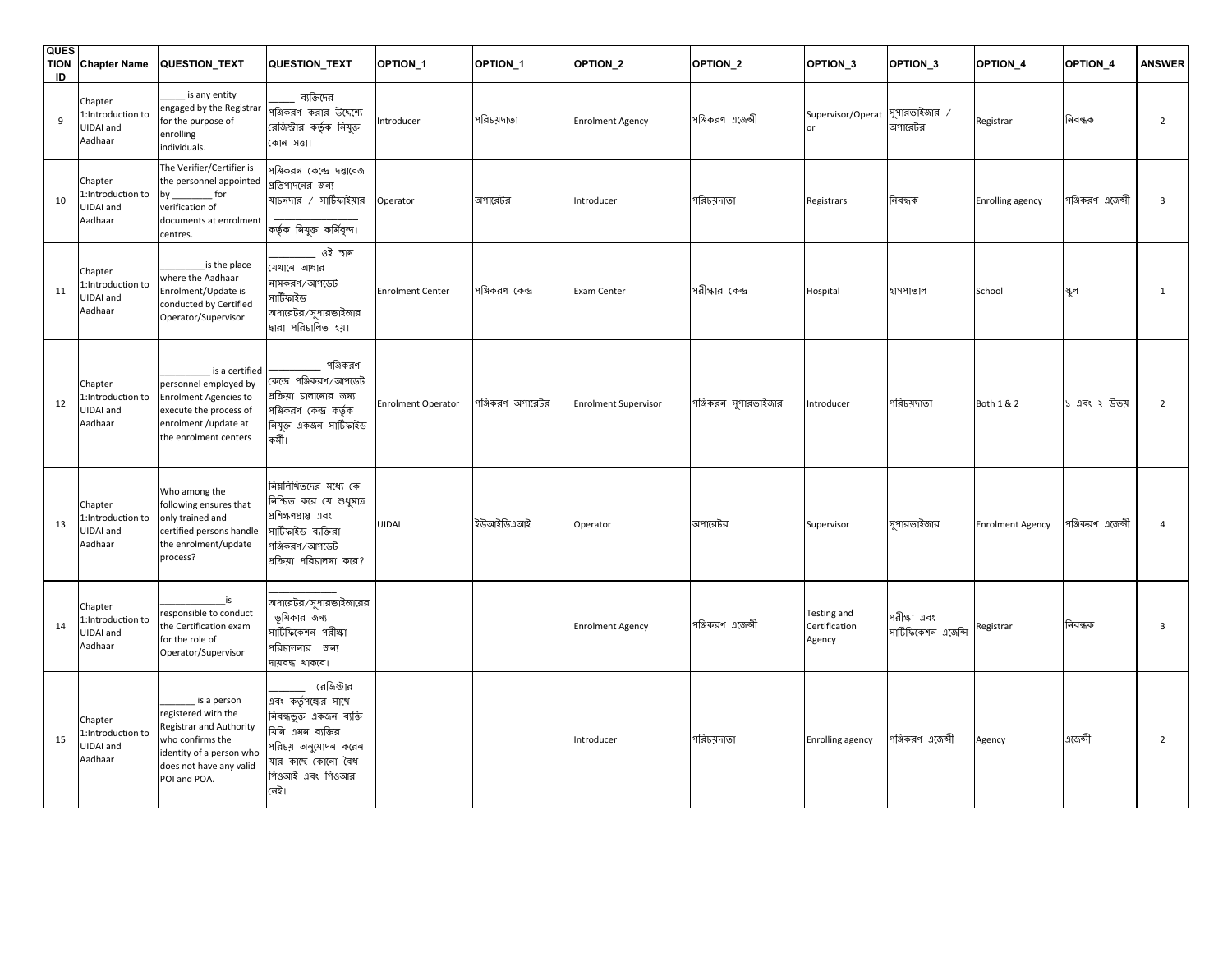| <b>QUES</b><br><b>TION</b><br>ID | <b>Chapter Name</b>                                  | QUESTION_TEXT                                                                                                                                                                                                                             | QUESTION_TEXT                                                                                                                                                       | OPTION_1                                                 | OPTION_1                                          | OPTION_2                                                                                                                                                                                                                                           | OPTION_2                                                                                                                                                      | OPTION_3                                     | OPTION_3                                      | OPTION_4          | OPTION_4                 | <b>ANSWER</b>  |
|----------------------------------|------------------------------------------------------|-------------------------------------------------------------------------------------------------------------------------------------------------------------------------------------------------------------------------------------------|---------------------------------------------------------------------------------------------------------------------------------------------------------------------|----------------------------------------------------------|---------------------------------------------------|----------------------------------------------------------------------------------------------------------------------------------------------------------------------------------------------------------------------------------------------------|---------------------------------------------------------------------------------------------------------------------------------------------------------------|----------------------------------------------|-----------------------------------------------|-------------------|--------------------------|----------------|
| 16                               | Chapter<br>:Introduction to<br>JIDAI and<br>Aadhaar  | is a person<br>registered with the<br>Registrar and Authority<br>who confirms the<br>identity of a person who<br>does not have any valid<br>POI and POA.                                                                                  | রেজিস্ট্রার<br>এবং কর্তৃপক্ষের সাথে<br>নিবন্ধতুক্ত একজন ব্যক্তি<br>যিনি এমন ব্যক্তির<br>পরিচয় অনুমোদন করেন<br>যার কাছে কোনো বৈধ<br>পিওআই এবং পিওআর<br>লেই।         | Operator                                                 | অপারেটর                                           | Introducer                                                                                                                                                                                                                                         | পরিচয়দাতা                                                                                                                                                    | <b>Enrolling agency</b>                      | পঞ্জিকরণ এজেন্সী                              | Agency            | এজেন্সী                  | $\overline{2}$ |
| 17                               | Chapter<br>1:Introduction to<br>JIDAI and<br>Aadhaar | Who are applicable to<br>can get the Aadhaar<br>Enrolment/Update done? উপযুক্ত ?                                                                                                                                                          | আধার পঞ্জিকরণ বা<br>আপডেট করার জন্য কে                                                                                                                              | Operator                                                 | অপারেটর                                           | An individual who has<br>resided in India for a period<br>or periods amounting in all<br>to one hundred and eighty-<br>two days (182) or more in<br>the twelve months<br>immediately preceding the<br>date of application for<br>Aadhaar enrolment | একজন ব্যক্তি যে আধার<br>পঞ্জিকরণের জন্য আবেদন<br>করার তারিখের আগের<br>বারো মাসের মধ্যে একশো<br>বিরাশি দিন (১৮২) বা<br>আরও বেশি সময় ধরে<br>ভারতে বসবাস করছেন। | NRI                                          | অনাবাসী ভারতীয়                               | None of the above | এদের মধ্যে<br>কোনোটাই না | $\overline{2}$ |
| 18                               | Chapter<br>:Introduction to<br>JIDAI and<br>Aadhaar  | <b>Enrolment Identification</b><br>Number (EID) is ___-digit<br>number allocated to<br>residents at the time of<br>enrolment.                                                                                                             | পঞ্জিকরণ পরিচয় নম্বর<br>( ইআইডি )  পঞ্জিকরণের<br>সময় অধিবাসীদের<br>দেওয়া ___- অঙ্কের<br>সংখ্যা।                                                                  | 10                                                       | 20                                                | 12                                                                                                                                                                                                                                                 | 75                                                                                                                                                            | 15                                           | 75                                            | 28                | <b>ጎን</b>                | 4              |
| 19                               | Chapter<br>1:Introduction to<br>UIDAI and<br>Aadhaar | Resident is an individual<br>who has resided in India<br>for a period or periods<br>amounting in all to _<br>days or more in the<br>twelve months<br>immediately preceding<br>the date of application<br>for Aadhaar<br>Enrolment/Update. | অধিবাসী এমন একজন<br>ব্যক্তি যিনি আধার<br>পঞ্জিকরণ / আপডেটের<br>জন্য আবেদন করার<br>তারিখের আগে বারো<br>মাসে __ দিন বা তার<br>বেশি সময়ের জন্য<br>তারতে বসবাস করেছেন। | 32                                                       | ৩২                                                | 61                                                                                                                                                                                                                                                 | ৬১                                                                                                                                                            | 123                                          | ১২৩                                           | 182               | ১৮২                      |                |
| 20                               | Chapter<br>1:Introduction to<br>UIDAI and<br>Aadhaar | Which of the following<br>contact numbers can a<br>resident call for<br>resolutions to their<br>concerns or grievances<br>related to Aadhaar?                                                                                             | নিম্নোক্ত কোন যোগাযোগ<br>নম্বরে আধার সম্পর্কিত<br>কোনো উদ্বেগ বা<br>অভিযোগের সমাধানের<br>জন্য অধিবাসী ফোন<br>করতে পারে?                                             | 1947                                                     | ১৯৪৭                                              | 2009                                                                                                                                                                                                                                               | ২০০৯                                                                                                                                                          | 140                                          | 980                                           | 108               | २०७                      | $\mathbf{1}$   |
| 21                               | Chapter<br>1:Introduction to<br>UIDAI and<br>Aadhaar | Aadhaar is unique<br>because                                                                                                                                                                                                              | আধার অদ্বিতীয় কারণ                                                                                                                                                 | No two residents will<br>have the same<br>Aadhaar number | কোনও দুজন বাসিন্দার<br>একই আধার নম্বর<br>থাকবে না | A family can get a unique<br>recognized ID                                                                                                                                                                                                         | একটি পরিবার একটি<br>অনন্য শ্বীকৃতি আইডি<br>পেতে পারেন                                                                                                         | A person can avail<br>two Aadhaar<br>numbers | একজন ব্যক্তি দুটি<br>আধার নম্বর পেতে<br>পারেন | None of the above | গদের মধ্যে<br>কোনোটাই না | $\mathbf{1}$   |
| 22                               | Chapter<br>1:Introduction to<br>UIDAI and<br>Aadhaar | Which of the following is<br>NOT a component of<br>enrollment setup?                                                                                                                                                                      | নীচের কোনটি পঞ্জিকরণ<br>সেটআপের একটি<br>উপাদান নয়?                                                                                                                 | Computer                                                 | কম্পিউটার                                         | <b>Biometric device</b>                                                                                                                                                                                                                            | বায়োমেট্টিক যন্ত্ৰ                                                                                                                                           | Bomb detector                                | বোম আবিষ্কারক                                 | Iris scanner      | আইরিশ স্ক্যানার          | 3              |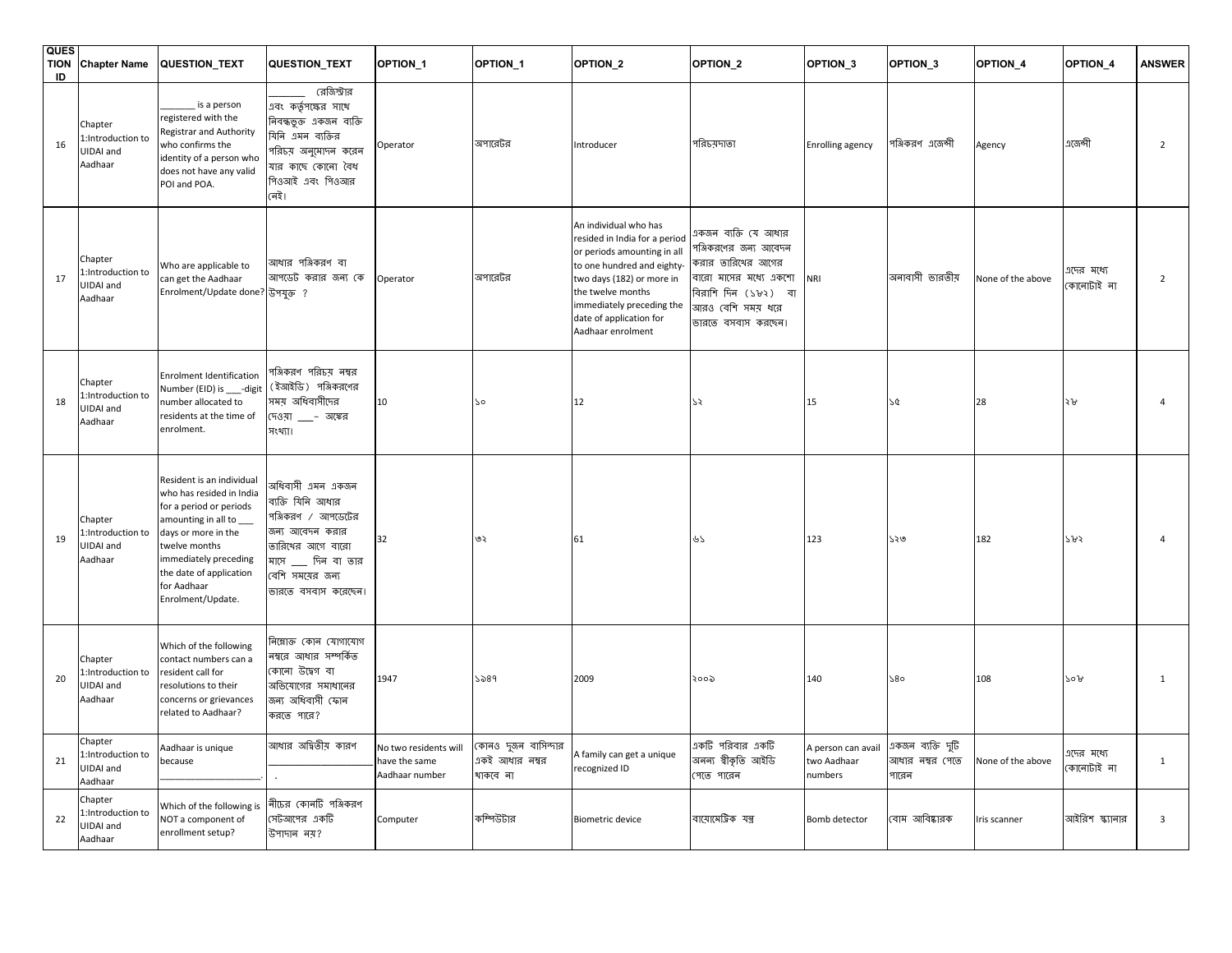| <b>QUES</b><br><b>TION</b><br>ID | <b>Chapter Name</b>                                               | QUESTION_TEXT                                                                                                                                        | <b>QUESTION_TEXT</b>                                                                                                                                                                                            | OPTION <sub>1</sub>                                     | OPTION <sub>1</sub>                             | OPTION <sub>2</sub>                                                                                     | OPTION_2                                                                                | OPTION <sub>3</sub>                               | OPTION <sub>3</sub>                                         | OPTION_4                                                                                        | OPTION <sub>4</sub>                                                                 | <b>ANSWER</b>  |
|----------------------------------|-------------------------------------------------------------------|------------------------------------------------------------------------------------------------------------------------------------------------------|-----------------------------------------------------------------------------------------------------------------------------------------------------------------------------------------------------------------|---------------------------------------------------------|-------------------------------------------------|---------------------------------------------------------------------------------------------------------|-----------------------------------------------------------------------------------------|---------------------------------------------------|-------------------------------------------------------------|-------------------------------------------------------------------------------------------------|-------------------------------------------------------------------------------------|----------------|
| 23                               | Chapter<br>1:Introduction to<br>JIDAI and<br>Aadhaar              | Which of the given is<br>true about Aadhaar?                                                                                                         | এদের মধ্যে কোনটি<br>আধার সম্পর্কে সত্য?                                                                                                                                                                         | An individual can<br>obtain multiple<br>Aadhaar numbers | একজন ব্যক্তি একাধিক<br>আধার নম্বর পেতে<br>পারেন | Aadhaar collects financial<br>information of residents                                                  | আধার অধিবাসীদের<br>আৰ্থিক তথ্য সংগ্ৰহ করে                                               | Aadhaar can be<br>used as Proof of<br>Citizenship | আধার নাগরিকত্ব<br>প্ৰমাণ হিসেবে<br>ব্যবহার করা যেতে<br>পারে | Aadhaar enables<br>resident's<br>identification<br>subject to<br>successful<br>"Authentication" | আধার সফল<br>'গ্রমাণীকরণ"<br>এর জন্য<br>অধিবাসীদের<br>পরিচয়ের বিষয়ে<br>সক্রিয় করে | $\overline{4}$ |
| 24                               | Chapter<br>1:Introduction to<br>UIDAI and<br>Aadhaar              | Aadhaar uses which of<br>the given to uniquely<br>identify the resident?                                                                             | অধিবাসীকে একক ভাবে<br>সনাক করতে আধার<br>কোনটি ব্যবহার করে?                                                                                                                                                      | Name and Address of<br>the resident                     | বাসিন্দার নাম এবং<br>ঠিকানা                     | Fingerprints                                                                                            | আসুলের ছাপ                                                                              | Iris                                              | আইরিশ                                                       | Both 2 & 3                                                                                      | ্এবং ৩ উভয়                                                                         | $\overline{4}$ |
| 25                               | Chapter<br>:Introduction to<br>JIDAI and<br>Aadhaar               | Which of the given is<br>true about Aadhaar?                                                                                                         | এদের মধ্যে কোনটি<br>আধার সম্পর্কে সত্য?                                                                                                                                                                         |                                                         | It is just another card abi শুধু আরেকটি কার্ড   | Will collect and record<br>demographic and biometric<br>information for generation<br>of Aadhaar Number | আধার সংথ্যা তৈরির জন্য<br>জনতাত্বিক এবং<br>বায়োমেটিক তথ্য সংগ্ৰহ ও<br>গিপিবদ্ধ করা হবে | Aadhaar will<br>replace all other<br>IDs          | আধার সব আইডি<br>প্রতিস্থাপিত করবে                           | Will collect profiling<br>information, such as<br>caste, religion,<br>language                  | প্ৰোফাইলিং তথ্য<br>সংগ্ৰহ করবে,<br>যেমন বৰ্ণ, ধৰ্ম,<br>ভাষা                         | $\overline{2}$ |
| 26                               | Chapter<br>1:Introduction to<br>UIDAI and<br>Aadhaar              | is a<br>document to convey the<br>Aadhaar number to a<br>resident.                                                                                   | অধিবাসীকে আধার<br>সংখ্যা হস্তান্তর করার<br>জন্য একটি নথি ।                                                                                                                                                      | Aadhaar letter                                          | আধারের চিঠি                                     | <b>CIDR</b>                                                                                             | সিআইডিআর                                                                                | UID                                               | ইউআইডি                                                      | Aadhaar number                                                                                  | আধার নম্বর                                                                          | $\mathbf{1}$   |
| 27                               | Chapter<br>:Introduction to<br>UIDAI and<br>Aadhaar               | Aadhaar will be used to<br>prove citizenship.                                                                                                        | নাগরিকত্ব প্রমাণ করার<br>জন্য আধার ব্যবহার<br>করা হবে।                                                                                                                                                          | TRUE                                                    | ঠিক                                             | <b>FALSE</b>                                                                                            | ভূল                                                                                     |                                                   |                                                             |                                                                                                 |                                                                                     | $\overline{2}$ |
| 28                               | Chapter<br>1:Introduction to<br>JIDAI and<br>Aadhaar              | Aadhaar will cover all<br>residents of India who<br>are residing in India for<br>180 days from the date<br>of Aadhaar<br>enrolment/update            | আধার ভারতবর্ষে<br>বসবাসকারী সকল<br>অধিবাসীবন্দ যারা<br>আধার পঞ্জিকরণ ⁄<br>আপডেটের তারিখ খেকে<br>১৮০ দিন পর্যন্ত<br>ভারতবর্ষে বসবাস করছে<br>তাদের অন্তর্ভুক্ত করবে ।                                             | TRUE                                                    | ঠিক                                             | <b>FALSE</b>                                                                                            | ভূল                                                                                     |                                                   |                                                             |                                                                                                 |                                                                                     | 1              |
| 29                               | Chapter<br>:Introduction to<br>JIDAI and<br>Aadhaar               | The vision of UIDAI is to<br>empower residents of<br>India with a unique<br>identity and a digital<br>platform to authenticate<br>anytime, anywhere. | ইউআইডিএআই এর<br>দৃষ্টিকোণ ভারতবর্ষের<br>অধিবাসীদের এক<br>অদ্বিতীয় পরিচয় এবং যে<br>কোনও সময়ে, যে<br>কোনও জায়গায় প্ৰমান<br>করা যায় এমন একটি<br>ডিজিটাল প্লাটফর্ম যা<br>ভারতের অধিবাসীদের<br>ক্ষমতাবান করে । | TRUE                                                    | ঠিক                                             | <b>FALSE</b>                                                                                            | ভূল                                                                                     |                                                   |                                                             |                                                                                                 |                                                                                     | $\mathbf{1}$   |
| 30                               | Chapter<br>1:Introduction to<br>UIDAI and<br>Aadhaar              | Aadhaar is a 15-digit<br>number.                                                                                                                     | আধার একটি ১৫-<br>অংকের সংখ্যা।                                                                                                                                                                                  | TRUE                                                    | ঠিক                                             | <b>FALSE</b>                                                                                            | ভূল                                                                                     |                                                   |                                                             |                                                                                                 |                                                                                     | $\overline{2}$ |
| 31                               | Chapter 2: Child<br><b>Enrolment Lite</b><br><b>Client Manual</b> | What is the operating<br>system used in Child<br><b>Enrolment Lite Client?</b>                                                                       | চাইল্ড পঞ্জিকরন লাইট ক্লায়েন্টে<br>ব্যবহৃত অপারেটিং সিস্টেম কি?                                                                                                                                                | Windows                                                 | উইডোজ                                           | iOS                                                                                                     | আইওএস                                                                                   | Linux                                             | লিনাক্স                                                     | Android                                                                                         | আন্ড্রয়েড                                                                          | 4              |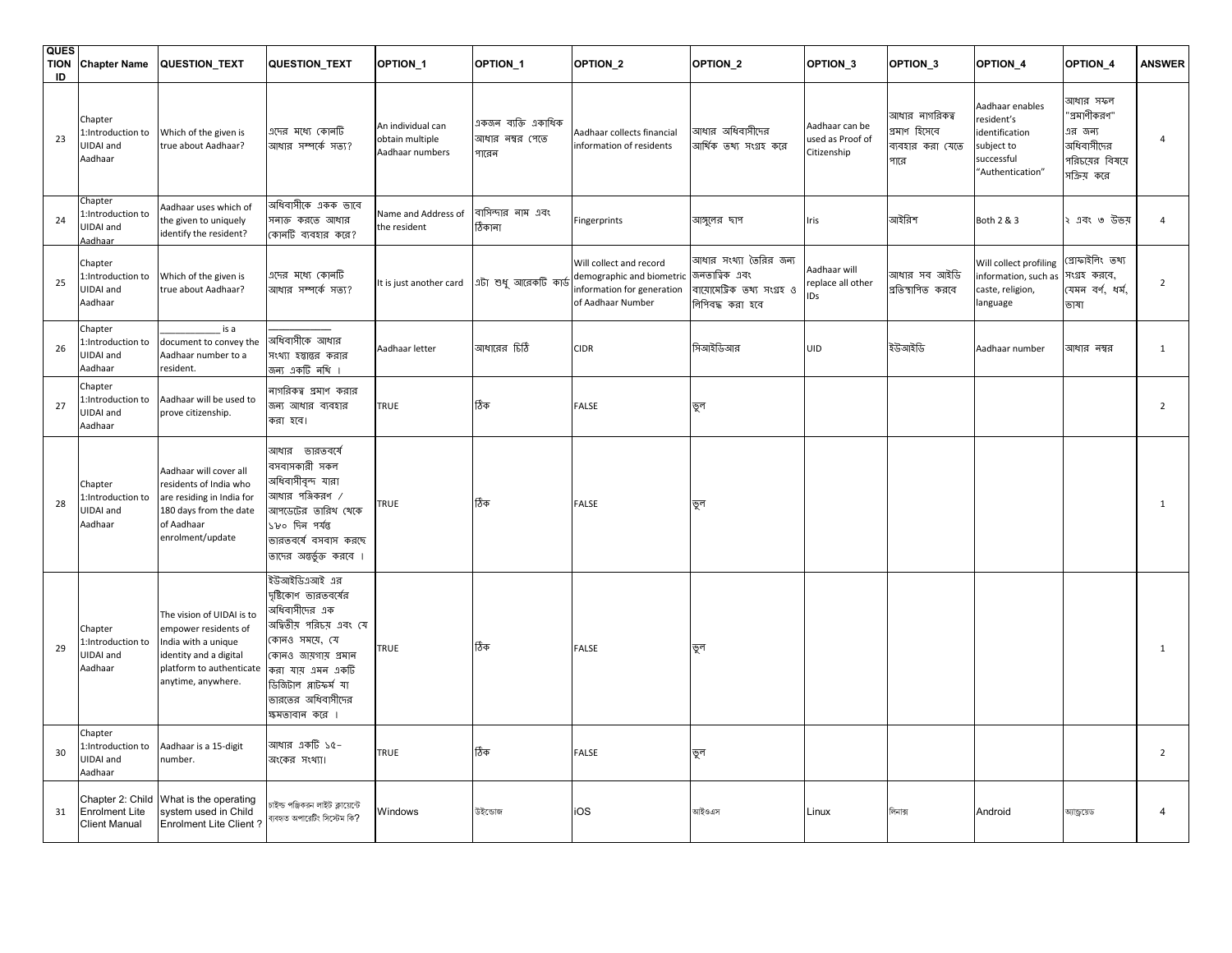| <b>QUES</b><br><b>TION</b><br>ID | <b>Chapter Name</b>                                                            | <b>QUESTION_TEXT</b>                                                                                                | QUESTION_TEXT                                                                                                              | OPTION <sub>1</sub>                  | OPTION_1                       | OPTION_2                                               | OPTION_2                                       | OPTION_3                                             | OPTION_3                                             | OPTION_4                              | OPTION_4                    | <b>ANSWER</b>  |
|----------------------------------|--------------------------------------------------------------------------------|---------------------------------------------------------------------------------------------------------------------|----------------------------------------------------------------------------------------------------------------------------|--------------------------------------|--------------------------------|--------------------------------------------------------|------------------------------------------------|------------------------------------------------------|------------------------------------------------------|---------------------------------------|-----------------------------|----------------|
| 32                               | Chapter 2: Child<br><b>Enrolment Lite</b><br><b>Client Manual</b>              | What are the<br>documents to be<br>collected for<br>enrolment in Child<br><b>Enrolment Lite Client?</b>             | শিশু পঞ্জিকরন লাইট ক্লায়েন্টে<br>পঞ্জিকরনের জন্য সংগ্রহ করা নথি<br>কি কি?                                                 | POI                                  | পিওআই                          | <b>POA</b>                                             | পিওএ                                           | <b>POR</b>                                           | পিওআর                                                | None of these                         | এইগুলির মধ্যে<br>কোনোটাই নই | 3              |
| 33                               | Chapter 2: Child<br><b>Enrolment Lite</b><br><b>Client Manual</b>              | Who can get enrolled<br>in Child Enrolment Lite<br>Client?                                                          | শিশু পঞ্জিকরন লাইট ক্লায়েন্টে এর<br>মধ্যে কে নথিভুক্ত হতে পারেন?                                                          | children less than 5<br>years of age | ৫ বছর থেকে কম বয়সের<br>শিশুরা | children more than 5<br>years of age                   | $5$ বছর থেকে অধিক বয়সের শিশুদের $ Any age$    |                                                      | যে কোন বয়সের                                        | None of these                         | এইগুলির মধ্যে<br>কোনোটাই নই | 1              |
| 34                               | Chapter 2: Child<br><b>Enrolment Lite</b><br><b>Client Manual</b>              | Name the device used<br>for enrolment in Child<br>Enrolment Lite Client ?   नाम कि ?                                | শিশু পঞ্জিকরন লাইট ক্লায়েন্টে<br>পঞ্জিকরনের জন্য ব্যবহৃত যন্ত্রের                                                         | <b>Tablet</b>                        | ট্যাবলেট                       | Laptop                                                 | ল্যাপটপ                                        | Desktop                                              | ডেস্কটপ                                              | None of these                         | এইগুলির মধ্যে<br>কোনোটাই নই | 1              |
| 35                               | Chapter 2: Child<br><b>Enrolment Lite</b><br><b>Client Manual</b>              | How is the packet<br>uploaded from Child<br><b>Enrolment Lite Client</b>                                            | কিভাবে শিশু পঞ্জিকরন লাইট<br>ক্লায়েন্ট থেকে প্যাকেট আপলোড<br>করা হয়?                                                     | Through SFTP                         | এসএফটিপির মাধ্যমে              | Upload option in Child<br><b>Enrolment Lite Client</b> | শিশু পঞ্জিকরন লাইট ক্লায়েন্টে<br>আপলোড বিকল্প | Upload Portal                                        | আপলোড পোটাল                                          | None of these                         | এইগুলির মধ্যে<br>কোনোটাই নই | $\overline{2}$ |
| 36                               | Chapter 2: Child<br><b>Enrolment Lite</b><br><b>Client Manual</b>              | Which of the following<br>is a feature of Child<br><b>Enrolment Lite Client?</b>                                    | এর মধ্যে কোনটি শিশু পঞ্জিকরন<br>লাইট ক্লায়েন্টের একটি বৈশিষ্ট্য ?                                                         | Child Enrollment                     | শিশু পঞ্জিকরন                  | Information sharing<br>consent                         | তথ্য শেয়ারিং সম্মতি                           | Demographic<br>update                                | জনসংখ্যাতাত্ত্বিক আপডেট                              | Biometric update                      | বায়োমেট্ৰিক আপডেট          | $\mathbf{1}$   |
| 37                               | Chapter 2: Child<br><b>Enrolment Lite</b><br><b>Client Manual</b>              | During enrolment in<br>Child Enrolment Lite<br>Client, tablet needs to<br>be connected to<br>internet               | শিশু পঞ্জিকরন লাইট ক্লায়েন্টে<br>পঞ্জিকরন প্রক্রিয়া চলাকালীন,<br>ট্যাবলেট ইন্টারনেটের সাথে সংযুক্ত<br>করা কি প্রয়োজনিয় | Yes                                  | হ্যী                           | No                                                     |                                                | Child Enrolment<br>Lite Client also<br>works offline | শিশু পঞ্জিকরন লাইট<br>ক্লায়েন্ট অফলাইনেও কাজ<br>কৰে | None of these                         | এইগুলির মধ্যে<br>কোনোটাই নই | 1              |
| 38                               | Chapter 2: Child<br><b>Enrolment Lite</b><br><b>Client Manual</b>              | Can child get enrolled<br>f aadhaars of both<br>parents are<br>unavailable?                                         | উভয় বাবা ও মায়ের আধার<br>অনুপলব্ধ থাকলে কি সন্তানকে<br>নথিভুক্ত করা যেতে পারা যাবে?                                      | No                                   | না                             | Yes                                                    | হাঁ                                            |                                                      |                                                      |                                       |                             | 1              |
| 39                               | Chapter 2: Child<br><b>Enrolment Lite</b><br><b>Client Manual</b>              | f the name of child is<br>not available what can<br>be used in name<br>option?                                      | যদি বাচ্চার নাম উপলব্ধ না থাকে<br>তাহলে নামের ক্ষেত্রে কি ব্যবহার<br>করা যেতে পারে <b>?</b>                                | Can be left blank                    | খালি রাখা যেতে পারে            | Baby one/two/<br>of <mother name=""></mother>          | শিশু এক / দুই /  এর <মায়ের<br>নাম>            | only mother's<br>name                                | শুধুমাত্র মায়ের নাম                                 | only father's name sধুমাত্র পিতার নাম |                             | $\overline{2}$ |
| 40                               | Chapter 2: Child<br><b>Enrolment Lite</b><br><b>Client Manual</b>              | Whose photograph is<br>captured in Child<br><b>Enrolment Lite Client?</b>                                           | শিশু পঞ্জিকরন লাইট ক্লায়েন্টে<br>কার আলোকচিত্র বন্দী করা হয় ?                                                            | Mother's                             | মায়ের                         | Father's                                               | বাবার                                          | Operator's                                           | অপারেটরের                                            | Child                                 | শিশু                        | 4              |
| 41                               | Chapter 2: Child of EID, what<br><b>Enrolment Lite</b><br><b>Client Manual</b> | For acknowledgement<br>communication<br>method is used in<br><b>Child Enrolment Lite</b><br>Client?                 | ইআইডি স্বীকৃতির জন্য, কি<br>যোগাযোগ পদ্ধতি শিশু পঞ্জিকরন<br>লাইট ক্লায়েন্টে ব্যবহার করা হয়?                              | Mobile number                        | মোবাইল নম্বর                   | Email                                                  | ইমেল                                           | <b>Ack Print</b>                                     | স্বীকারোক্তি(এসিকে) প্রিন্ট                          | Both mobile &<br>email                | মোবাইল ও ইমেল<br>উভয়       | $\mathbf{1}$   |
| 42                               | Chapter 2: Child<br><b>Enrolment Lite</b><br><b>Client Manual</b>              | Single finger print<br>scanner device can be ডিভাইস শিশু পঞ্জিকরন লাইট<br>used with Child<br>Enrolment Lite Client. | একক ফিঙ্গার প্রিন্ট স্ক্যানার<br>ক্লায়েন্টে ব্যবহার করা যেতে পারে<br>কি ?                                                 | Yes                                  | হাঁ                            | No                                                     |                                                |                                                      |                                                      |                                       |                             | $\mathbf{1}$   |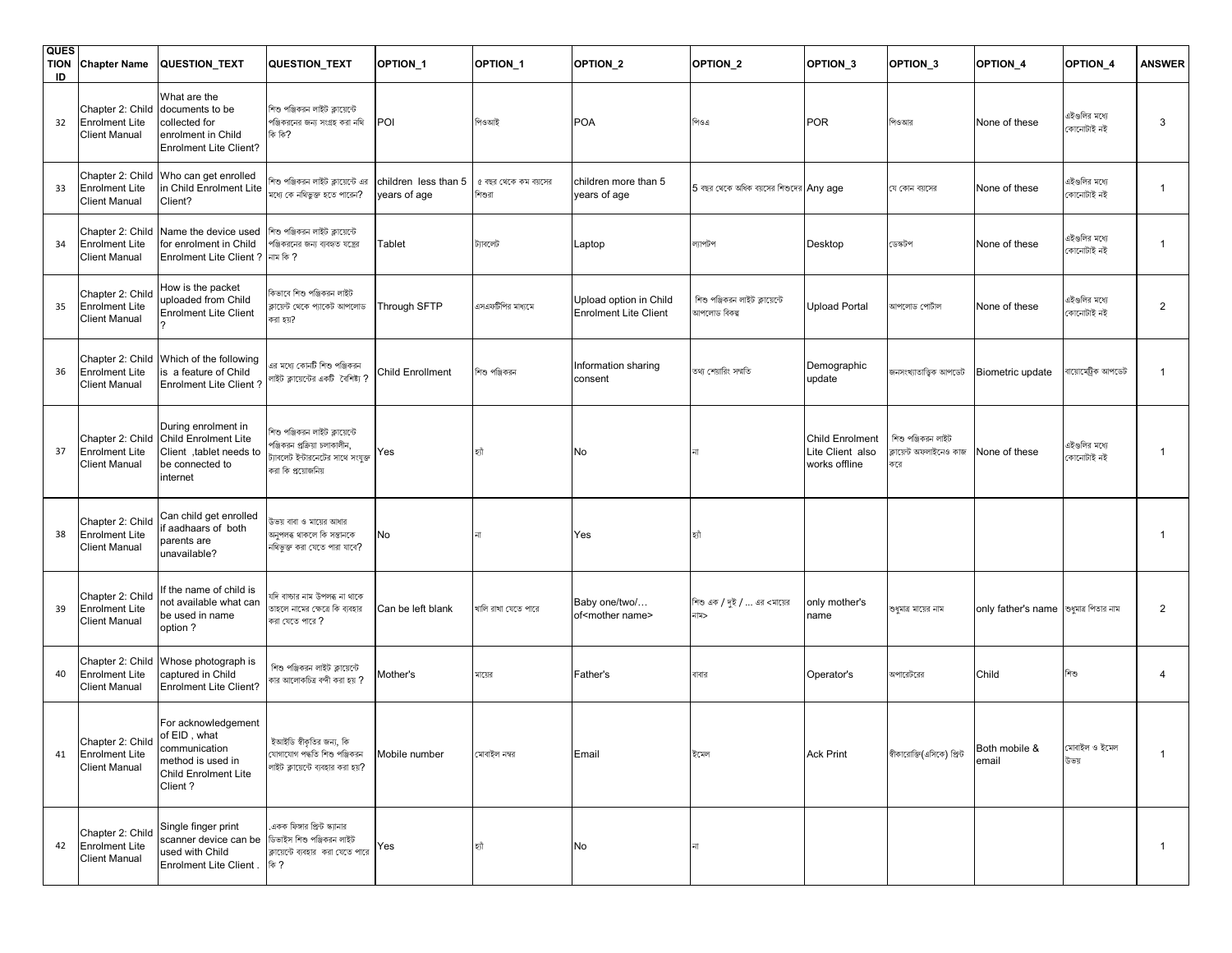| <b>QUES</b><br><b>TION</b><br>ID | <b>Chapter Name</b>                                               | <b>QUESTION_TEXT</b>                                                                                                                                                           | <b>QUESTION_TEXT</b>                                                                                                                                                              | OPTION <sub>1</sub>                    | OPTION <sub>1</sub>                 | OPTION <sub>2</sub>                         | OPTION_2                                 | OPTION <sub>3</sub>                                   | OPTION <sub>3</sub>     | OPTION_4                                                                            | OPTION <sub>4</sub>                                           | <b>ANSWER</b>  |
|----------------------------------|-------------------------------------------------------------------|--------------------------------------------------------------------------------------------------------------------------------------------------------------------------------|-----------------------------------------------------------------------------------------------------------------------------------------------------------------------------------|----------------------------------------|-------------------------------------|---------------------------------------------|------------------------------------------|-------------------------------------------------------|-------------------------|-------------------------------------------------------------------------------------|---------------------------------------------------------------|----------------|
| 43                               | Chapter 2: Child<br><b>Enrolment Lite</b><br><b>Client Manual</b> | How acknowlegement<br>EID is communicated<br>in Child Enrolment Lite<br>Client?                                                                                                | কিভাবে স্বীকৃতি ইআইডি শিশু<br>পঞ্জিকরন লাইট ক্লায়েন্টের মধ্যে<br>আদানপ্রদান করা হয়?                                                                                             | Resident will get a<br>call from UIDAI | রসিডেন্ট ইউআইডিএআই<br>থেকে কল পাবেন | Resident will get a<br>confirmation by post | নিবাসী ডাকের মাধ্যমে কনফার্মেশন<br>পাৰেন | Resident wil get<br>acknowledgment श्लिश शासन<br>slip | রেসিডেন্ট একটি স্বীকৃতি | Resident will get<br>acknowledgment<br>message on the<br>registered mobile<br>umhei | নিবাসী নিবন্ধিত<br>মাবাইল সংখ্যায় একটি<br>ধীকৃতি মেসেজ পাবেন | 4              |
| 44                               | Chapter 2: Child<br><b>Enrolment Lite</b><br><b>Client Manual</b> | Biometric<br>authentication is<br>necessary for operator<br>login?                                                                                                             | অপরেটর লগইন করার জন্য কি<br>বায়োমেট্রিক প্রমাণীকরণ কি<br>প্রয়োজনিয় ?                                                                                                           | TRUE                                   | সত্য                                | <b>FALSE</b>                                | মিথ্যা                                   |                                                       |                         |                                                                                     |                                                               | -1             |
| 45                               | Chapter 2: Child<br><b>Enrolment Lite</b><br><b>Client Manual</b> | Which of these are<br>mandatory fields in<br>Demographic<br>Information?                                                                                                       | এর মধ্যে কোনটি ডেমোগ্রাফিক<br>তথ্য ক্ষেত্ৰে বাধ্যতামূলক ?                                                                                                                         | Name                                   | নাম                                 | Age                                         | য়েস                                     | Gender                                                | লিঙ্গ                   | All of the Above                                                                    | উপরোক্ত সমস্ত                                                 | 4              |
| 46                               | Chapter 2: Child<br><b>Enrolment Lite</b><br><b>Client Manual</b> | ls the address being<br>captured in enrolment<br>through Child<br><b>Enrolment Lite Client?</b>                                                                                | শিশু পঞ্জিকরন লাইট ক্লায়েন্ট দ্বারা<br>পঞ্জিকরনে কি ঠিকানা ক্যাপচার<br>করা হয় ?                                                                                                 | NO.                                    |                                     | <b>YES</b>                                  |                                          |                                                       |                         |                                                                                     |                                                               | -1             |
| 47                               | Chapter 2: Child<br><b>Enrolment Lite</b><br><b>Client Manual</b> | For enrolment of child,<br>availability of whose<br>aadhaar number is<br>mandatory ?                                                                                           | শিশুর তালিকাভুক্তি জন্য,  কার<br>আধার সংখ্যা প্রাপ্যতা বাধ্যতামূলক?                                                                                                               | Mother's                               | মায়ের                              | Father's                                    | বাবার                                    | Gaurdian                                              | অভিভাবক                 | Either of option 1<br>& 2                                                           | বিকল্প 1 বা 2                                                 | 4              |
| 48                               | Chapter 2: Child<br><b>Enrolment Lite</b><br><b>Client Manual</b> | Is any local language<br>configurable in Child<br>Enrolment Lite Client ? কনফিগার করা যাবে?                                                                                    | কোনো স্থানীয় ভাষায় কি শিশু<br>পঞ্জিকরন লাইট ক্লায়েন্টের                                                                                                                        | <b>NO</b>                              |                                     | <b>YES</b>                                  |                                          |                                                       |                         |                                                                                     |                                                               | -1             |
| 49                               | Chapter 2: Child<br><b>Enrolment Lite</b><br><b>Client Manual</b> | Can child get enrolled<br>in Child Enrolment Lite<br>Client if only aadhaars<br>of both the parents<br>are available , but both<br>the parents are not<br>physically avilable? | বাবা/মা উভয়ের আধার সংখ্যা<br>উপলব্ধ আছে ,কিন্তু তারা উভয়ে<br>শারীরিকভাবে উপস্থিত নেই সেই<br>ক্ষেত্রে কি শিশু পঞ্জিকরন লাইট<br>ক্লায়েন্টে শিশুকে নথিভুক্ত করা<br>যেতে পারে কি ? | Yes                                    | शौ                                  | <b>NO</b>                                   |                                          |                                                       |                         |                                                                                     |                                                               | $\overline{2}$ |
| 50                               | Chapter 2: Child<br><b>Enrolment Lite</b><br><b>Client Manual</b> | Which Biometric<br>authetication is used<br>in Child Enrolment Lite<br>Client?                                                                                                 | বায়োমেট্রিক প্রমাণীকরনের জন্য<br>শিশু পঞ্জিকরন লাইট ক্লায়েন্টে<br>কোনটি ব্যবহার করা হয়?                                                                                        | Iris                                   | আইরিশ                               | Fingerprint                                 | ফিঙ্গারপ্রিন্ট                           | <b>OTP</b>                                            | ওটিপি                   | None of these                                                                       | এইগুলির মধ্যে<br>কোনোটাই নই                                   | 2              |
| 51                               | Chapter 2: Child<br><b>Enrolment Lite</b><br><b>Client Manual</b> | Does Child Enrolment<br>Lite Client support Iris<br>scan devices for<br>Authentication?                                                                                        | শিশু পঞ্জিকরন লাইট ক্লায়েন্ট<br>প্রমানিকরনের জন্য আইরিশ স্ক্যান NO<br>ডিভাইস কে সমর্থন করে কি ?                                                                                  |                                        | না                                  | <b>YES</b>                                  |                                          |                                                       |                         |                                                                                     |                                                               |                |
| 52                               | Chapter 2: Child<br><b>Enrolment Lite</b><br><b>Client Manual</b> | Who carries out the<br><b>Client Registration</b><br>process in Child<br><b>Enrolment Lite Client?</b>                                                                         | কে শিশু পঞ্জিকরন লাইট ক্লায়েন্ট<br>ক্লায়েন্টের মধ্যে নিবন্ধন প্রক্রিয়া<br>আউট বহন করে?                                                                                         | Registrar admin                        | রেজিস্ট্রার অ্যাডমিন                | EA admin/ Nominated<br>Official             | ইএ অ্যাডমিন / মনোনয়ন অফিসিয়াল child    |                                                       | শিশু                    | None of these                                                                       | এইগুলির মধ্যে<br>কোনোটাই নই                                   | $\overline{2}$ |
| 53                               | Chapter 2: Child<br><b>Enrolment Lite</b><br><b>Client Manual</b> | Operator can enroll on<br><b>Child Enrolment Lite</b><br>Client after ___.                                                                                                     | অপারেটর ___ পর শিশু পঞ্জিকরন<br>লাইট ক্লায়েন্টে পঞ্জিকরন করতে<br>পারেন.                                                                                                          | <b>Adding Operator</b>                 | অপারেটর যোগ                         | Operator Verification                       | অপারেটর যাচাই                            |                                                       |                         |                                                                                     |                                                               | $\mathbf{1}$   |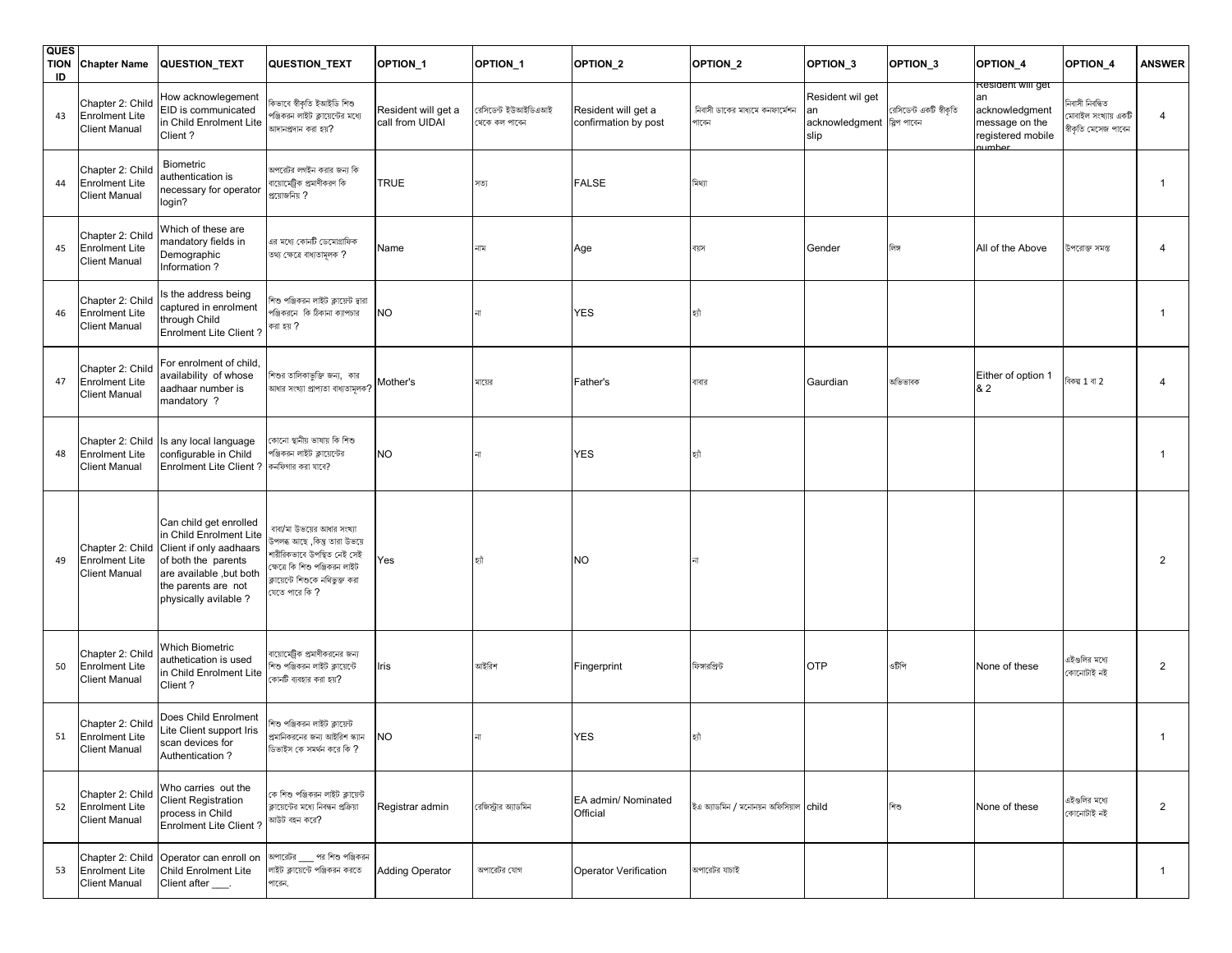| <b>QUES</b><br><b>TION</b><br>ID | <b>Chapter Name</b>                                               | QUESTION_TEXT                                                                                                       | QUESTION_TEXT                                                                                                               | OPTION <sub>1</sub>           | OPTION_1                | OPTION <sub>2</sub>                              | OPTION_2              | OPTION <sub>3</sub>            | OPTION <sub>3</sub>      | OPTION_4       | OPTION <sub>4</sub>         | <b>ANSWER</b>  |
|----------------------------------|-------------------------------------------------------------------|---------------------------------------------------------------------------------------------------------------------|-----------------------------------------------------------------------------------------------------------------------------|-------------------------------|-------------------------|--------------------------------------------------|-----------------------|--------------------------------|--------------------------|----------------|-----------------------------|----------------|
| 54                               | Chapter 2: Child<br><b>Enrolment Lite</b><br><b>Client Manual</b> | Is the name of child<br>mandatory for<br>enrolment in Child<br><b>Enrolment Lite Client?</b>                        | শিশু পঞ্জিকরন লাইট ক্লায়েন্টে<br>তালিকাভুত্তির জন্য শিশুর নাম কি<br>বাধ্যতামূলক?                                           | Yes                           | হ্যী                    | No                                               |                       |                                |                          |                |                             | $\overline{2}$ |
| 55                               | Chapter 2: Child<br><b>Enrolment Lite</b><br><b>Client Manual</b> | How enrolment<br>location is captured in<br>Child Enrolment Lite<br>Client?                                         | কিভাবে তালিকাভুক্তি অবস্থান শিশু<br>পঞ্জিকরন লাইট ক্লায়েন্টের মধ্যে<br>ক্দী করা হয়?                                       | Manual data entry             | ম্যানুয়াল ডাটা এন্ট্রি | With GPS dongle                                  | জিপিএস ডোঙ্গলের সঙ্গে | Input during<br>registration   | নিবন্ধনের সময় ইনপট      | None of these  | এইগুলির মধ্যে<br>কোনোটাই নই | $\overline{2}$ |
| 56                               | Chapter 2: Child<br><b>Enrolment Lite</b><br><b>Client Manual</b> | Can child be enrolled<br>in Child Enrolment Lite<br>Client if only EID of<br>either parent is<br>available?         | পিতা বা মাতার শুধমাত্র ইআইডি<br>নম্বর উপলব্ধ থাকলে শিশু<br>পঞ্জিকরন লাইট ক্লায়েন্টের মধ্যে<br>সন্তান কে নথিভুক্ত করা যাবে? | NO                            |                         | yes                                              | চী                    |                                |                          |                |                             | $\mathbf{1}$   |
| 57                               | Chapter 2: Child<br><b>Enrolment Lite</b><br><b>Client Manual</b> | After entering the<br>Aadhaar in parent<br>Aadhaar tab what<br>does red colour<br>reflect?                          | পিতা বা মাতার আধার সংখ্যা আধার<br>ট্যাবে প্রবিষ্ট করার পরে লাল রং<br>প্রতিফলিত হবার মানে?                                   | Valid aadhaar                 | বৈধ আধার                | Invalid aadhaar                                  | অবৈধ আধার             | Parent absent                  | পিতামাতা অনুপস্থিত       | Parent present | মাতাপিতা উপস্থিত            | $\overline{2}$ |
| 58                               | Chapter 2: Child<br><b>Enrolment Lite</b><br><b>Client Manual</b> | Photograph captured<br>in Child Enrolment Lite<br>Client contains                                                   | শিশু পঞ্জিকরন লাইট ক্লায়েন্টে<br>কার আলোকচিত্র নেওয়া<br>হয়__                                                             | Photo of child with<br>mother | মায়ের সাথে শিশুর ছবি   | Photo of child with Father পিতার সঙ্গে শিশুর ছবি |                       | Only Child's<br>photo          | শুধুমাত্র শিশুর ছবি      | Family photo   | পারিবারিক ছবি               | 3              |
| 59                               | Chapter 2: Child<br><b>Enrolment Lite</b><br><b>Client Manual</b> | Child Enrolment Lite<br>Client can be Synched<br>through____.                                                       | শিশু পঞ্জিকরন লাইট ক্লায়েন্ট<br>মাধ্যমে সিঙ্ক করা যাবে.                                                                    | Setting icon in home<br>page  | হাম পেজে আইকন সেটিং     | Upload icon in home<br>page                      | হোম পেজে  আপলোড আইকন  | Enrolment icon<br>in home page | হামপেজে পঞ্জিকরন<br>আইকন | None of these  | এইগুলির মধ্যে<br>কোনোটাই নই | $\mathbf{1}$   |
| 60                               | Chapter 2: Child<br><b>Enrolment Lite</b><br><b>Client Manual</b> | Can Child Enrolment<br>Lite Client support<br>addition of more than<br>one operator?                                | শিশু পঞ্জিকরন লাইট ক্লায়েন্ট কি<br>একাধিক অপরেটর এডিসন কে<br>সমর্থন করে ?                                                  | Yes                           | হাী                     | <b>NO</b>                                        |                       |                                |                          |                |                             | $\mathbf{1}$   |
| 61                               | Chapter 2: Child<br><b>Enrolment Lite</b><br><b>Client Manual</b> | What is required for<br>the de-registration of<br>Child Enrolment Lite<br>Client?                                   | শিশু পঞ্জিকরন লাইট ক্লায়েন্ট  ডি-<br>রেজিস্ট্রেশন করার জন্য কি<br>প্রয়োজন বোধ করা হয়?                                    | EA code                       | ইএ কোড                  | Registrar code                                   | রেজিস্ট্রার কোড       | EA login<br>credentials        | ইএ লগইন শংসাপত্রের       | None of these  | এইগুলির মধ্যে<br>কোনোটাই নই | 3              |
| 62                               | Chapter 2: Child<br><b>Enrolment Lite</b><br><b>Client Manual</b> | Is it possible to<br>complete child<br>enrolment in Child<br><b>Enrolment Lite Client</b><br>without photograph?    | শিশু পঞ্জিকরন লাইট ক্লায়েন্টে<br>আলোকচিত্ৰ ছাড়াও শিশু<br>তালিকাভুক্তি সম্পূৰ্ণ করা সম্ভব কি                               | NΟ                            |                         | Yes                                              | ñه                    |                                |                          |                |                             | -1             |
| 63                               | Chapter 2: Child<br><b>Enrolment Lite</b><br><b>Client Manual</b> | Is there a option of<br>Capturing<br>demographic details in<br>local language in<br>Child Enrolment Lite<br>Client? | শিশু পঞ্জিকরন লাইট ক্লায়েন্টে<br>স্থানীয় ভাষায় ডেমোগ্ৰাফিক তথ্য<br>ধরে রাখার বিকল্প আছে?                                 | <b>NO</b>                     |                         | Yes                                              |                       |                                |                          |                |                             | $\mathbf{1}$   |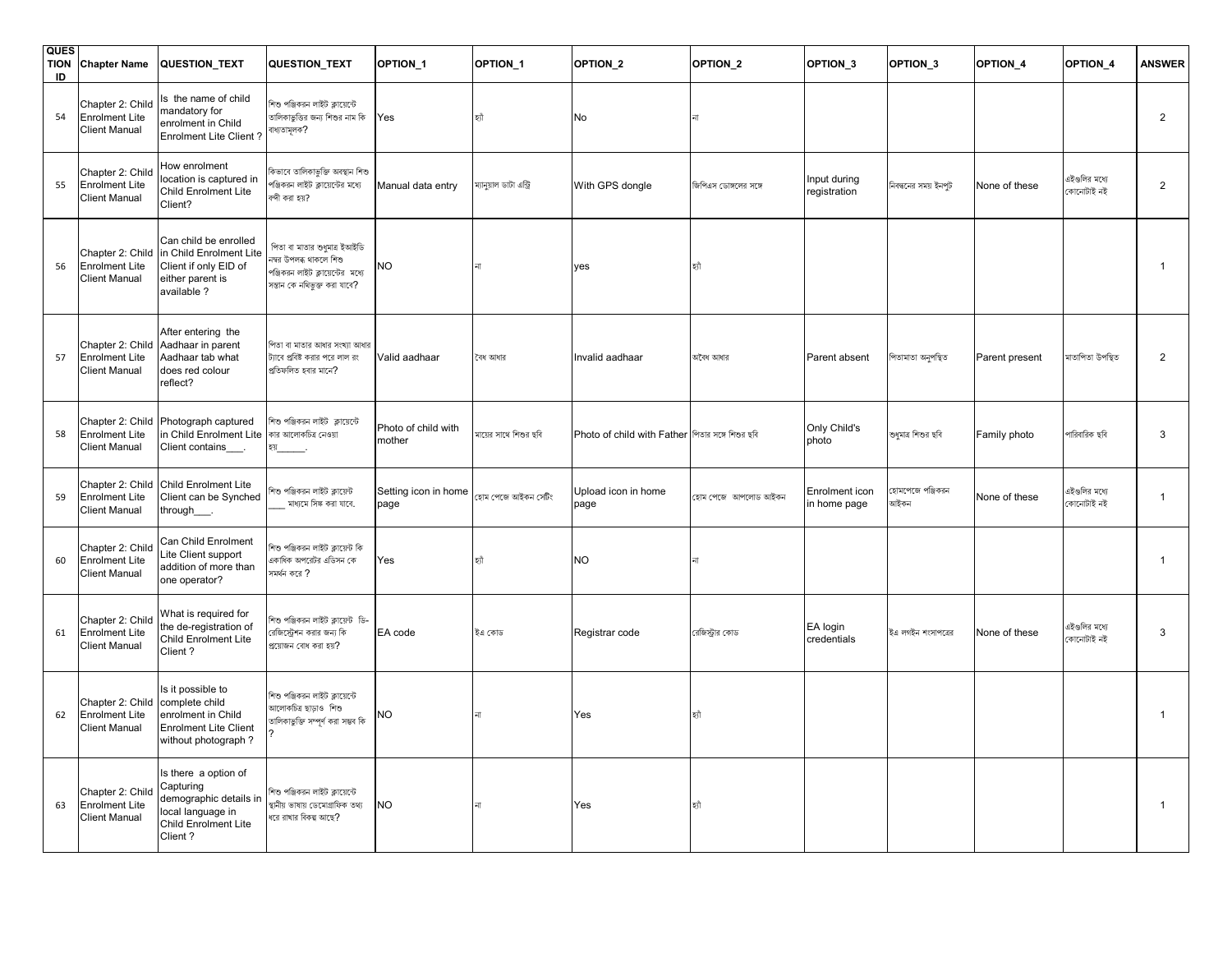| <b>QUES</b><br><b>TION</b><br>ID | <b>Chapter Name</b>                                               | <b>QUESTION_TEXT</b>                                                                                                                                                     | QUESTION_TEXT                                                                                                                     | OPTION <sub>1</sub>                                      | OPTION <sub>1</sub>                           | OPTION <sub>2</sub>           | OPTION <sub>2</sub>   | OPTION <sub>3</sub>                                                | OPTION <sub>3</sub>                                              | OPTION <sub>4</sub>                  | OPTION <sub>4</sub>                           | <b>ANSWER</b>  |
|----------------------------------|-------------------------------------------------------------------|--------------------------------------------------------------------------------------------------------------------------------------------------------------------------|-----------------------------------------------------------------------------------------------------------------------------------|----------------------------------------------------------|-----------------------------------------------|-------------------------------|-----------------------|--------------------------------------------------------------------|------------------------------------------------------------------|--------------------------------------|-----------------------------------------------|----------------|
| 64                               | Chapter 2: Child<br><b>Enrolment Lite</b><br><b>Client Manual</b> | Can Child Enrolment<br>Lite Client work<br>without biometric<br>authentication device?                                                                                   | বায়োমেট্রিক প্রমাণীকরণ ডিভাইস<br>ছাড়াও কি শিশু পঞ্জিকরন লাইট<br>ক্লায়েন্ট কাজ করতে পারে?                                       | Yes                                                      | হ্যী                                          | <b>NO</b>                     |                       |                                                                    |                                                                  |                                      |                                               | 2              |
| 65                               | Chapter 2: Child<br><b>Enrolment Lite</b><br>Client Manual        | List of enrolments<br>done in Child<br><b>Enrolment Lite Client</b><br>can be retrieved<br>from_____.                                                                    | শিশু পঞ্জিকরন লাইট ক্লায়েন্টের<br>মধ্যে সম্পন্ন তালিকাভুত্তির তালিকা<br>দ্বারা উদ্ধার করা যাবে.                                  | Enrolment icon in<br>home page                           | হোম পেজে পঞ্জিকরন আইকন                        | Enrolment icon in<br>Settings | সেটিংসে পঞ্জিকরন আইকন | Upload icon                                                        | আপলোড আইকন                                                       | None of these                        | এইগুলির মধ্যে<br>কোনোটাই নই                   | 2              |
| 66                               | Chapter 2: Child<br><b>Enrolment Lite</b><br><b>Client Manual</b> | Upload information in<br>Child Enrolment Lite<br>Client can be retrieved<br>from_____.                                                                                   | শিশু পঞ্জিকরন লাইট ক্লায়েন্টের<br>মধ্যে আপলোড করা তথ্য<br>এর দ্বারা উদ্ধার করা যাবে.                                             | Uplaod icon in<br>Settings                               | সেটিংয়ে আপলোড আইকন                           | Upload icon in home<br>page   | হোম পেজে আপলোড আইকন   | Sync icon                                                          | সিঙ্ক আইকন                                                       | None of these                        | এইগুলির মধ্যে<br>কোনোটাই নই                   | 1              |
| 67                               | Chapter 2: Child<br><b>Enrolment Lite</b><br>Client Manual        | Child without parents<br>can get enrolled<br>through Child<br>Enrolment Lite Client.                                                                                     | প্যারেটস ছাড়াও শিশুকে শিশু<br>পঞ্জিকরন লাইট ক্লায়েন্ট এর<br>মাধ্যমে নাম নথিভক্ত করা যেতে<br>পারেন.                              | TRUE                                                     | সত্য                                          | <b>FALSE</b>                  | মিথ্যা                |                                                                    |                                                                  |                                      |                                               | $\overline{2}$ |
| 68                               | Chapter 2: Child<br><b>Enrolment Lite</b><br><b>Client Manual</b> | Enrolment through<br>Child Enrolment Lite<br>Client is done in ___.                                                                                                      | শিশু পঞ্জিকরন লাইট ক্লায়েন্টের<br>মাধ্যমে পঞ্জিকরন ________ হয়.                                                                 | Offline mode                                             | অফলাইন মোড                                    | Online mode                   | অনলাইন মোড            |                                                                    |                                                                  |                                      |                                               | $\overline{2}$ |
| 69                               | Chapter 2: Child<br><b>Enrolment Lite</b><br><b>Client Manual</b> | In Child Enrolment<br>Lite Client either of<br>the Parents' Aadhaar<br>is authenticated.                                                                                 | শিশু পঞ্জিকরন লাইট ক্লায়েন্টে<br>বাবা/মায়ের আধারের অনুমোদন<br>যাচাই করা হয়.                                                    | During Enrolment                                         | পঞ্জিকরন চলা কালীন                            | After Enrolment               | পঞ্জিকরনের পরে        | Not<br>Authenticated                                               | প্ৰমাণীকৃত নয়                                                   | None of these                        | এইগুলির মধ্যে<br>কোনোটাই নই                   | 1              |
| 70                               | Chapter 2: Child<br><b>Enrolment Lite</b><br><b>Client Manual</b> | Can enrolment be<br>rejected in Child<br><b>Enrolment Lite Client</b><br>after completion of<br>enrolment?                                                               | সমাপ্তির পরে শিশু পঞ্জিকরন লাইট<br>ক্লায়েন্ট  এর মধ্যে তালিকাভুক্তি<br>বাতিল করা যেতে পারে ?                                     | Yes                                                      | হ্যাঁ                                         | NO                            |                       |                                                                    |                                                                  |                                      |                                               | 2              |
| 71                               | Chapter 2: Child<br><b>Enrolment Lite</b><br><b>Client Manual</b> | In the case of child<br>below 5 years, the<br>of<br>parent/relative has to be<br>linked and preferably<br>if both the<br>parents are alive.                              | ৫ বছরের নিচে শিশুর<br>ক্ষেত্রে, বাবা-মায়ের /<br>আত্মীয়ের<br>যুক্ত হওয়া উচিত এবং<br>উভয় বাবা জীবিত<br>থাকলে<br>বাস্থলীয়       | EID/UID, mother                                          | ইআইডি/ ইউআইডি,মা                              | Aadhaar number, father        | আধার নম্বর, বাবা      | Pre-enrolment ID,<br>guardian                                      | প্রাক–পঞ্জিকরণ<br>আইডি, অভিভাবক                                  | CIDR PIN, father                     | সিআইডিআর<br>গিন, বাবা                         | 1              |
| 72                               | Chapter 2: Child<br><b>Enrolment Lite</b><br><b>Client Manual</b> | If the child's father or<br>mother or guardian<br>has/have not enrolled<br>and/or do/does not<br>possess UID at the time<br>of enrolment, the<br>enrolment of that child | যদি শিশুর পিতা বা<br>মাতা বা অভিভাবককের<br>পঞ্জিকরণ না হয়ে থাকে<br>এবং পঞ্জিকরণের সময়<br>ইউআইডি না থাকায়,<br>এই শিশুর পঞ্জিকরণ | Can be done with<br>recommendation<br>from Nodal officer | নোডাল অফিসারের<br>সুপারিশের সঙ্গে করা<br>যাবে | Cannot be done                | সম্পন্ন করা যাবে না   | Can be done by<br>providing proof of<br>identity of the<br>parents | পিতামাতার পরিচয়<br>পত্রের প্রমাণ<br>প্রদান করে করা<br>যেতে পারে | Needs to be done<br>by the Registrar | রেজিস্ট্রার দ্বারা<br>সম্পন্ন করা<br>প্ৰয়োজন | $\overline{2}$ |